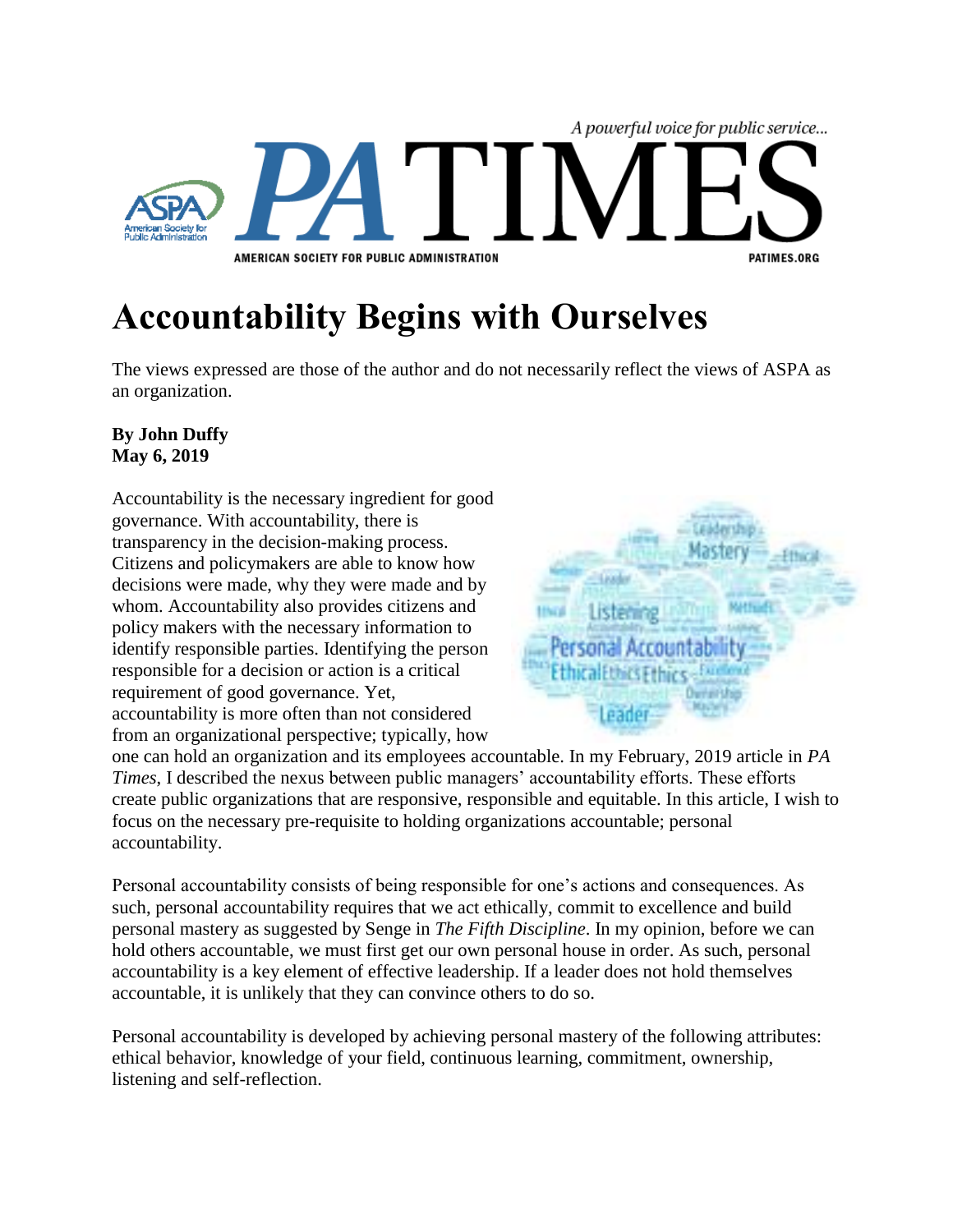**Ethical behavior:** Personal accountability starts with behaving in an ethical manner; performing our duties and responsibilities in ways that are consistent with the moral standards of our society. It means acting properly at all times, even when we think no one is looking. It also means treating everyone fairly and ensuring that disadvantaged groups are provided sufficient opportunities to participate in the decisions that affect them.

**Knowledge of your field:** We should strive to be masters of our professions by knowing the underlying theories and their practical applications, as well as our field's various practices and accepted policies and procedures. This knowledge should also include an understanding of when certain methods should and should not be used. Our academic and practical training should also be broadened by our experiences where we have learned by doing.

**Continuous learning:** Developing personal accountability also requires that we develop the practice of continually developing and improving our skills and knowledge. Through continuous learning we remain current with the changes in our profession. We also acquire the knowledge to adapt to changes within and outside our organizations. Continuous learning also includes investing the necessary time and effort to understand why a failure occurred and how to improve oneself.

**Commitment:** The role of commitment in personal accountability is about doing our work to the best of our abilities, whether the task is routine or a unique challenge. We should make a commitment to excellence in all endeavors. As such, commitment consists of seeing each task and challenge as an opportunity to improve both ourselves and organizations.

**Ownership:** When we have personal accountability, we *own* our mistakes. We don't blame someone else or make excuses. Ownership also includes being responsible for effective management and providing our coworkers with the necessary resources and support to carry out our directives.

**Listening:** Being receptive to others' ideas and accepting accurate criticism is also part of personal accountability because it allows us to identify more effective and efficient means of getting policies developed and programs implemented, as well as opportunities for improvement.

**Self-reflection:** Personal accountability also consists of holding ourselves to a high standard, both morally and professionally. Self-reflection helps us to achieve high standards through regular examination of our actions and motives with the goal of understanding our strengths and weaknesses. Thus, through self-reflection, we can become better at our work, better at our relationships and better at contributing to our societies and profession.

**Balanced lifestyle:** Achieving an acceptable level of personal accountability also requires that we maintain a balanced lifestyle—one that provides adequate time for family, recreation, rest, self-improvement and of course, our work. A balanced lifestyle allows us to recharge our brains and spirits, giving us the room to be more creative and productive.

Accountability is a key element of good governance. Yet, most discussions about accountability address the organization and deal with after-the-fact issues such as poor performance. However,